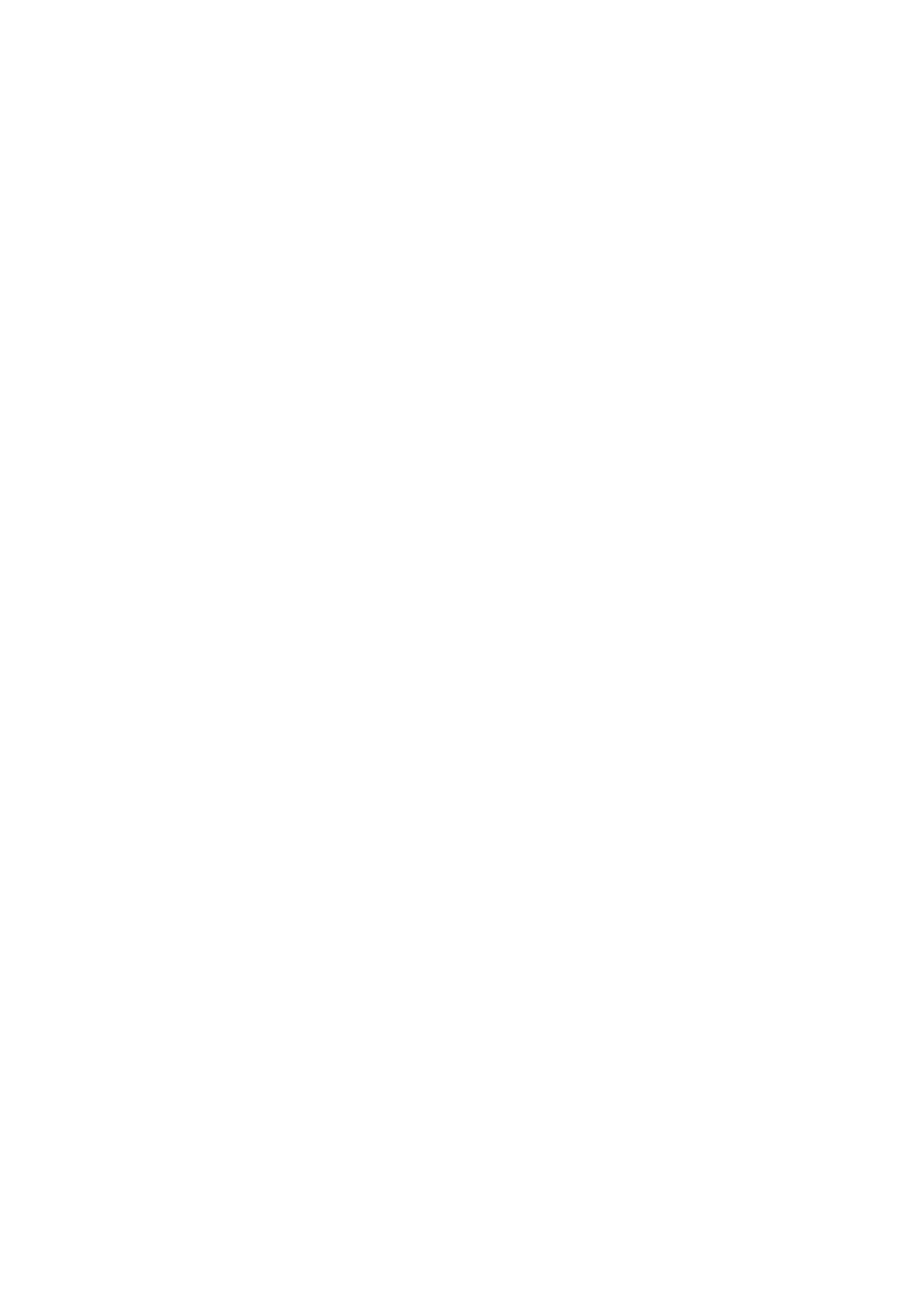### **TABLE OF CONTENTS**

| 1.                   |                                                         |  |
|----------------------|---------------------------------------------------------|--|
| $2-$                 |                                                         |  |
| (A)                  |                                                         |  |
| (B)                  | SCOPE, METHODOLOGY AND LIMITATIONS OF THE EVALUATION 9  |  |
| (C)                  |                                                         |  |
| $3_{-}$              |                                                         |  |
| (A)                  |                                                         |  |
| (i)<br>(ii)<br>(iii) |                                                         |  |
| (B)                  | HAS THE PROGRAM INVESTED ITS RESOURCES EFFICIENTLY?  21 |  |
| (i)<br>(ii)<br>(iii) |                                                         |  |
| (C)                  |                                                         |  |
| (i)<br>(ii)          |                                                         |  |
|                      |                                                         |  |
| .37                  |                                                         |  |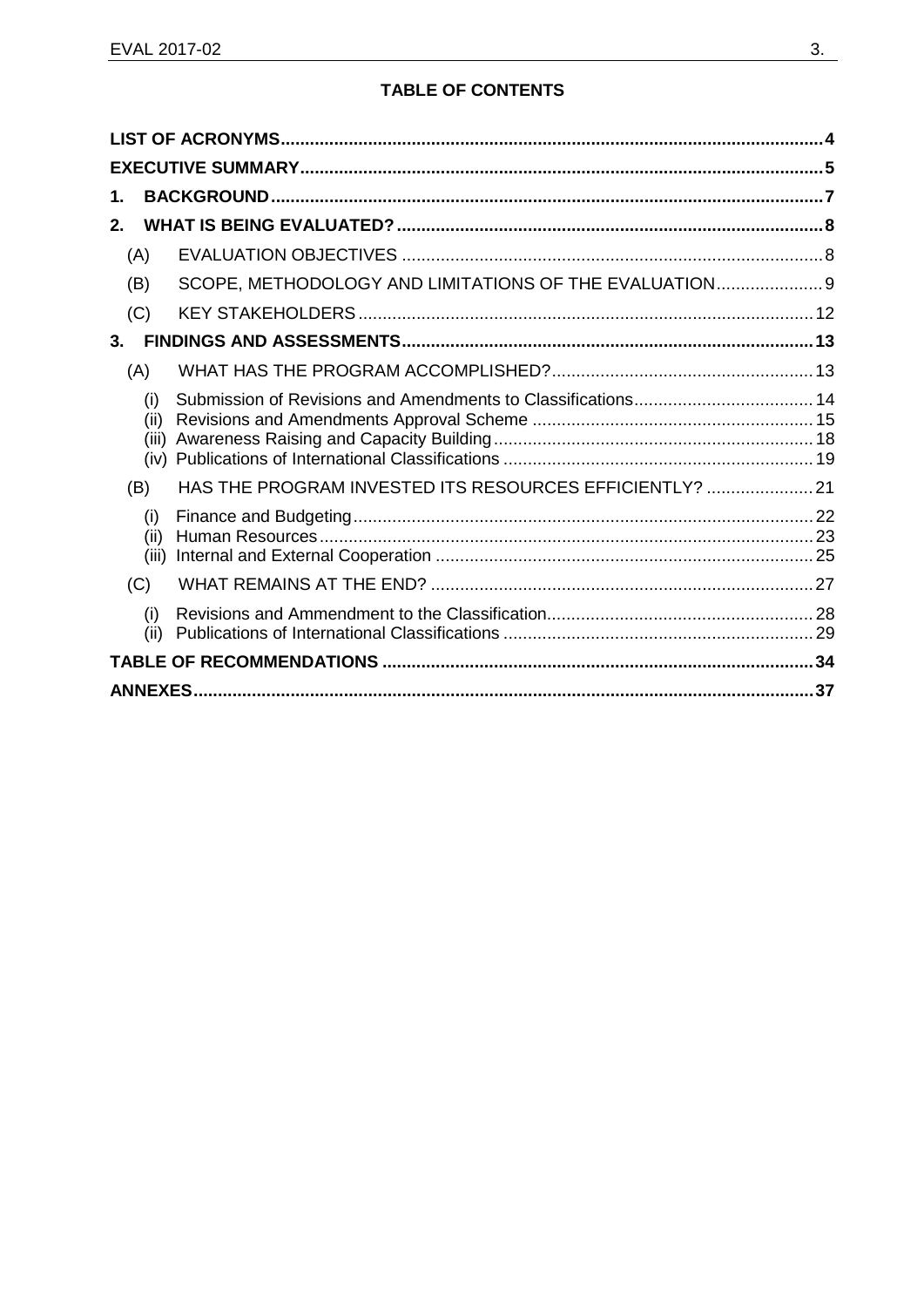### <span id="page-3-0"></span>**LIST OF ACRONYMS**

| <b>ARIPO</b>  | African Regional Intellectual Property Organization                  |
|---------------|----------------------------------------------------------------------|
| <b>BOIP</b>   | <b>Benelux Office for Intellectual Property</b>                      |
| <b>CE</b>     | <b>Committee of Experts</b>                                          |
| <b>CPC</b>    | <b>Cooperative Patent Classification</b>                             |
| <b>DA</b>     | Development Agenda                                                   |
| ER            | <b>Expected Result</b>                                               |
| <b>EUIPO</b>  | European Union Intellectual Property Office                          |
| FI.           | File Index                                                           |
| <b>ICS</b>    | <b>International Classification and Standards</b>                    |
| <b>ICT</b>    | Information and Communication Technology                             |
| <b>IOD</b>    | <b>Internal Oversight Division</b>                                   |
| <b>IPC</b>    | <b>International Patent Classification</b>                           |
| IP.           | <b>Intellectual Property</b>                                         |
| <b>IPCCAT</b> | IPC categorization assistance system                                 |
| <b>IPCRMS</b> | International Patent Classification Revision Management System       |
| <b>IPO</b>    | <b>Intellectual Property Office</b>                                  |
| IT            | <b>Information Technology</b>                                        |
| <b>LOC</b>    | Locarno Classification                                               |
| <b>MGS</b>    | <b>Madrid Goods and Services Manager</b>                             |
| M&DC          | Mark and Design Classifications                                      |
| M&E           | Monitoring and Evaluation                                            |
| <b>NCL</b>    | <b>Nice Classification</b>                                           |
| <b>NVL</b>    | Nice, Vienna and Locarno                                             |
| <b>OAPI</b>   | African Intellectual Property Organization                           |
| <b>OECD</b>   | Organization for Economic Co-operation and Development               |
| <b>PRC</b>    | People's Republic of China                                           |
| <b>PUB</b>    | Publication                                                          |
| <b>RG</b>     | <b>Reference Group</b>                                               |
| <b>RMS</b>    | <b>Revision Management System</b>                                    |
| <b>SG</b>     | <b>Strategic Goal</b>                                                |
| <b>SIAD</b>   | Security and Information Assurance Division                          |
| <b>SIPO</b>   | State Intellectual Property Office of the People's Republic of China |
| <b>TDC</b>    | <b>Transition and Developed Countries</b>                            |
| <b>TISCS</b>  | Technology and Innovation Support Center                             |
| <b>VCL</b>    | Vienna Classification                                                |
| <b>WG</b>     | <b>Working Group</b>                                                 |
| <b>WIPO</b>   | World Intellectual Property Organization                             |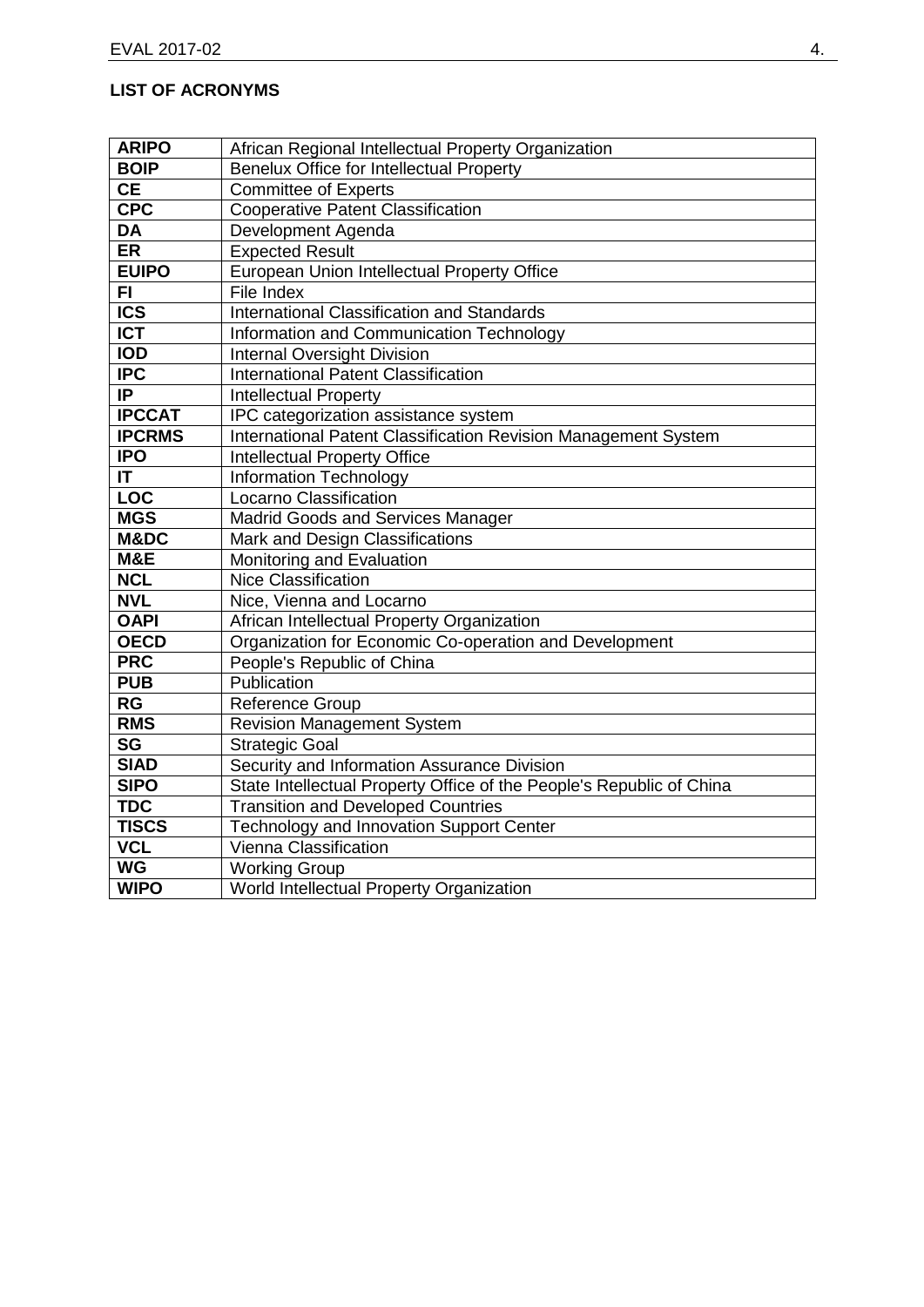#### <span id="page-4-0"></span>**EXECUTIVE SUMMARY**

1. The Internal Oversight Division (IOD) has conducted an evaluation of the International Classifications and Standards (ICS) Division from January through June 2017, in line with its 2017 Oversight Plan. The main objective of the evaluation was to assess the relevance, effectiveness, efficiency, impact and sustainability of Program 12 (International Classifications and Standards Division) with regard to fulfilling its mandate in classifications domain and providing evaluative insights to assist the management in making well informed decisions.

2. The main findings, conclusions and recommendations of this evaluation can be summarized as follows:

- (a) The Program took the lead in organizing and facilitating the sessions of the Committee of Experts (CE) and International Patent Classification (IPC) Revision Working Group (WG) and was continually elaborating the digital platforms (eforum) and Information and Communication Technology (ICT) tools to advance classifications' revision and publication schemes. Its activities addressed the needs and priorities of all beneficiary countries, were highly consistent with the national agenda and contributed to a great extent in achieving Expected Result (ER) IV.1 through facilitating access, use and dissemination of Intellectual Property (IP) information and developing an updated and globally-accepted system of international classifications.
- (b) The Program's meaningfully contributed to achieving Strategic Goal (SG) IV through creating cooperation platforms between IP Offices to enhance voluntary, technical international cooperation on classification matters. The Program's activities indirectly contributed to implementing recommendations 30 and 31 of the Development Agenda (DA).
- (c) The Program was addressing the training requests from developing countries mainly on an *ad hoc* basis and continuous offering once developed static training pattern.
- (d) No attempt appeared to have been made to mainstream gender or directly target gender issues in the Program's activities, though; the staffing praxis of the Program does address gender aspects.
- (e) The Program allocated the largest share of its budget for contractual services aimed at developing and utilizing digital and ICT information sharing tools, though, some anticipated ICT projects had been delayed or canceled due to resource limitations and external contractors' failure.
- (f) The Program did not develop a structure for monitoring and evaluation scheme to assess the satisfaction level of the training participants.
- (g) The Program team efficiently maintained discussions and communication with internal and external stakeholders, though; there is a room for further improvement with regard to online support, promotion and materials provided to the Program beneficiaries.
- (h) The national Intellectual Property Offices (IPOs) were familiar with digital solutions developed by the Program although they faced certain constraints in utilizing them at full capacity.